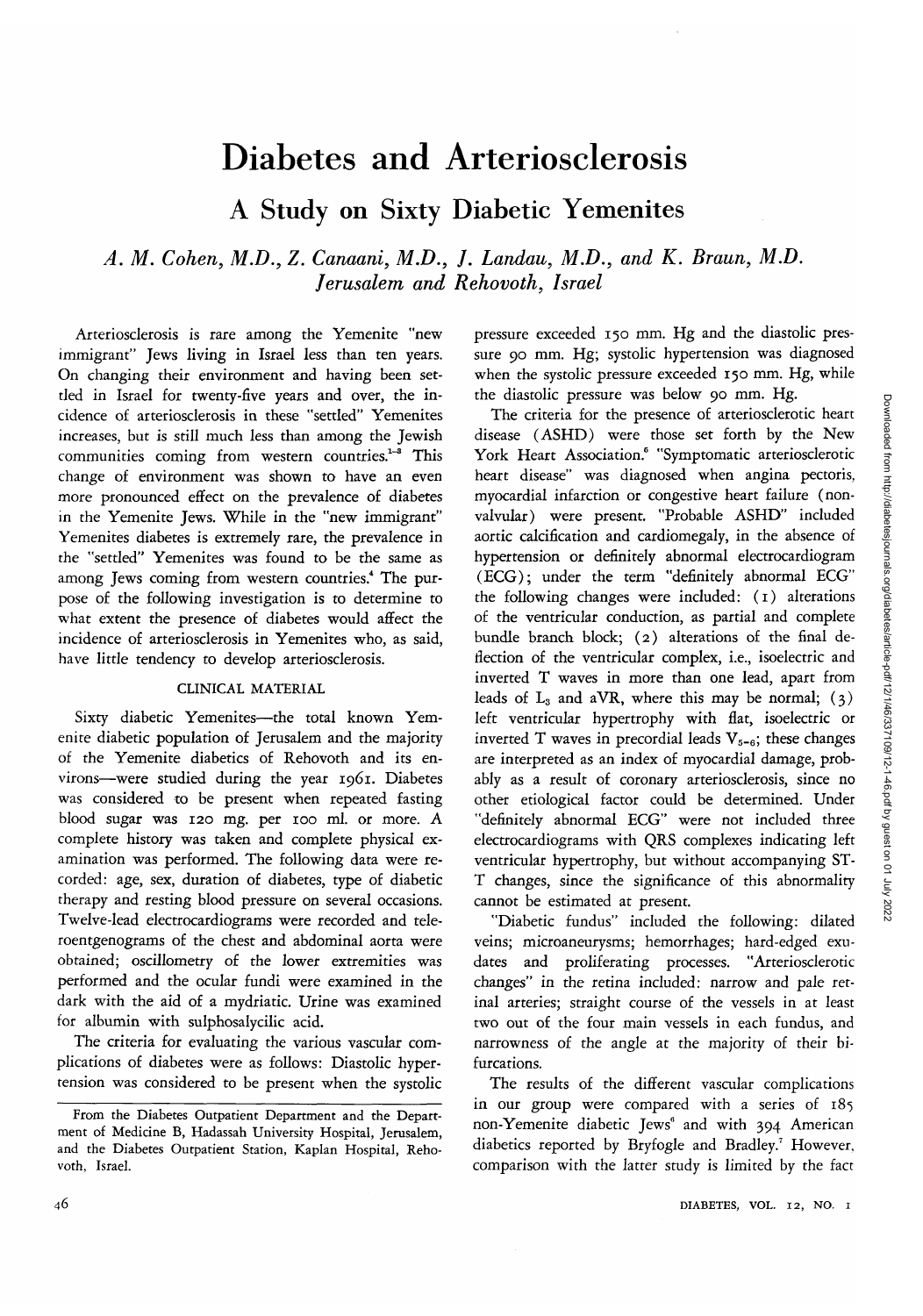that 88 per cent of our patients had diabetes less than ten years, whereas in Bryfogle and Bradley's series 44 per cent had diabetes for more than ten years, and 30 per cent for more than fifteen years.

### RESULTS AND COMMENTS

Age, sex, duration of disease and treatment are specified in tables 1, 2 and 3. There were twenty-three female patients and thirty-seven males. A similar sex ratio was noted in a previous study.4 This male-tofemale ratio differs from that in other ethnic groups where diabetes is more prevalent in females.<sup>4</sup> Of the sixty patients, forty-nine were "settled" and eleven were "new immigrants."

*Arteriosclerotic Heart Disease.* Symptomatic ASHD was established in seven individuals (four females and three males), i.e., in 11.8 per cent, or in 13 per cent of those aged forty years and above and in 22.7 per cent of those aged fifty years and above. All the patients with symptomatic ASHD were detected in the "settled," while none was found in the "new immigrants." However, only six of the eleven "new immigrants" had had clinical diabetes for more than two years. This result is similar to that reported in 185 non-Yemenite diabetic Jews.<sup>6</sup> However, this incidence of symptomatic ASHD in Yemenites is less than that given by <mark>Bryfogle and Bradley<sup>7</sup> who reported 18.1 per</mark> cent, a difference which may be explained by the fact that in Bryfogle and Bradley's group 44 per cent of the patients had had diabetes for more than ten years and 30 per cent for more than fifteen years, while 88 per cent of our patients had had diabetes for less than ten years.

When "probable ASHD" in the diabetic Yemenites

23.3 (10)

is considered together with "symptomatic ASHD," the percentage rises to forty-five. These figures do not differ from the incidence reported in American diabetics by Bryfogle and Bradley who found 40.1 per cent, and those of Liebow et al.<sup>8</sup> who found 42 per cent.

*Hypertension.* The incidence of both "systolic" and "diastolic" hypertension together was 35 per cent, compared to 37 per cent in the non-Yemenite diabetic Jews<sup>6</sup> and 28.4 per cent in Bryfogle and Bradley's survey.7 "Diastolic hypertension" was found in all age groups to be at a ratio of 1.4 females to one male. When we compare the incidence of "diastolic hypertension" in diabetic Yemenites with that in nondiabetic Yemenites—"settled" and "new immigrants"—it may be seen that hypertension is far more frequent in the diabetics (table 4).

*Peripheral vascular disease,* as manifested by intermittent claudication and reduced oscillometry, was found in 12.0 per cent of our cases. This figure compares with 5 per cent found among 185 non-Yemenite diabetic Jews<sup>6</sup> and 15.7 per cent in Bryfogle and Bradley's survey.<sup>7</sup> However, in the latter series 50 per cent of those reported with peripheral vascular disease had undergone at least a partial amputation, while none of our patients had gangrene of the extremities.

*Albuminuria* was detected in eight cases, or in 13.2 per cent of the diabetic Yemenites, a figure close to that reported in Bryfogle and Bradley's series (10 per cent). It should be pointed out that five of these eight cases were in the age group of sixty years and above.

*Diabetic jundus* was found in ten cases out of the forty-nine examined, i.e., in  $20.4$  per cent. In the re-

|           | TABLE 1<br>Age and sex distribution of diabetic Yemenites |           |       |          |
|-----------|-----------------------------------------------------------|-----------|-------|----------|
| 41-50     | 51-60                                                     | 61-70     | $70+$ | All ages |
| (6)<br>14 | (5)                                                       | (6)<br>16 | (2)   | 60 (23)  |

26.6 (10)

28.3 (8.3)

10 ^Figures in brackets refer to females.

6

30-40 (4) (6.7)

|--|--|

Duration of disease in diabetic Yemenites compared to Bryfogle and Bradley's series<sup>7</sup>

| Years                                        | $0 - 5$ | $8-10$     | $11 - 15$ | $15 - 20$ | $20+$ |
|----------------------------------------------|---------|------------|-----------|-----------|-------|
| Yemenites<br>No. of cases 37<br>Per cent     | 61.8    | 16<br>26.5 | 6<br>10   | 1.7       |       |
| Bryfogle and<br>Bradley's series<br>Per cent | 31.7    | 18.8       | 18.8      | 16.5      | 14.2  |
|                                              |         |            |           |           |       |

JANUARY-FEBRUARY, 1963 **47**

Age (years) No. of cases Per cent

TABLE 3

11. 8 (3.3)

Treatment of diabetes and incidence of diabetic fundus and arteriosclerotic heart disease

|                                                                 | Treatment  |                                         |   |            |  |  |
|-----------------------------------------------------------------|------------|-----------------------------------------|---|------------|--|--|
|                                                                 | $Orsinon*$ | Insulin<br>Up to $40 \text{ U}$ 40-60 U |   | Diet alone |  |  |
| No. of patients                                                 | 13         | 14                                      |   | 28         |  |  |
| Diabetic fundus<br>(No. of patients)                            | -3         |                                         | 2 | 5          |  |  |
| Symptomatic ASHD<br>$(\overline{No}, \overline{of}$ patients) — |            | ٦                                       |   |            |  |  |

16.5 14.2 \*N-(4 methyl benzensulfonyl) N-butyl urea.

100 (38.3)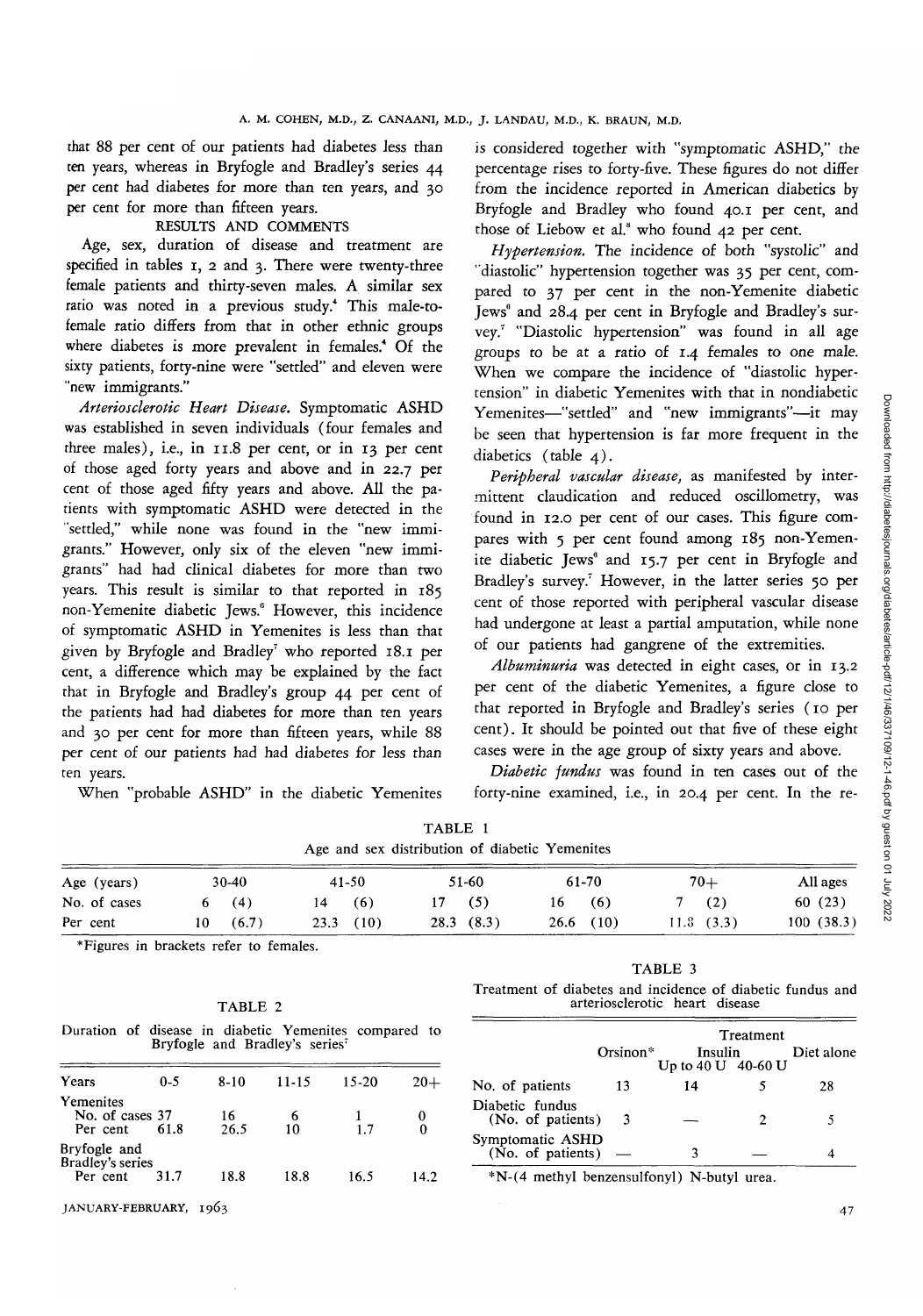| TABLE 4                                                                   |  |  |  |  |
|---------------------------------------------------------------------------|--|--|--|--|
| Frequency of diastolic hypertension in diabetic and nondiabetic Yemenites |  |  |  |  |

| Age (years)               | 30 to 55     |             |             | 55 and above |             |             |
|---------------------------|--------------|-------------|-------------|--------------|-------------|-------------|
|                           | Total        | Male        | Female      | Total        | Male        | Female      |
| Diabetic                  | per cent     | 10 per cent | 14 per cent | 35 per cent  | 30 per cent | 42 per cent |
| Nondiabetic*<br>"Settled" | 7.5 per cent | 7 per cent  | 8 per cent  | 20 per cent  | 20 per cent | 21 per cent |
| "New<br>immigrants"       | per cent     |             | 2 per cent  | 7 per cent   | 4 per cent  | 11 per cent |

\*125 "settled" (fifty-five males and seventy females) and 147 "new immigrants" (seventy males and seventy-seven fe-<br>males).<br>(See reference No. 3.)

maining eleven patients it was impossible to examine the fundus because of opacities in the cornea, cataracts, etc. In Bryfogle and Bradley's series the number of diabetics with a duration of the disease up to fifteen years was 273; 23 per cent of these had diabetic retinitis—a figure very close to ours. It should be stressed that no cases of malignant diabetic retinopathy were found in our series. The reason for this may be the relatively short duration of the disease in these cases. Cataract was noted in three cases below the age of forty years.

*Arteriosclerotic changes in the fundus* were found in twenty-eight cases out of the forty-nine examined, i.e., in 57 per cent. It is noteworthy that the incidence of arteriosclerotic changes in the fundi of diabetic Yemenites in the age group of thirty to fifty-five years is almost the same as in the higher age group (table 5). On comparing these results with those found in nondiabetic Yemenites,<sup>3</sup> it may be seen that in the age groups below fifty-five years the percentage of arteriosclerotic changes of the retina in the "new immigrant" Yemenites is three, in the "settled" Yemenites —eighteen, while in the diabetic Yemenites it is fifty (table 5).

In the diabetic Yemenites there was 50 per cent incidence of vascular complications of one or more of the following: diabetic fundus, hypertension, symptomatic arteriosclerotic heart disease (ASHD), peripheral vascular disease, and albuminuria. This figure is very close to that found in the non-Yemenite diabetic Jews<sup>6</sup>

and in diabetics in general.'

#### DISCUSSION

The material presented consists of all the known g diabetic Yemenites *living* in Jerusalem and the majority of the Yemenite diabetics of Rehovoth and its environs. Although the total number is relatively small, it may be assumed that this series constitutes a representative sample of the diabetic Yemenite population in Israel. The criteria for evaluation of various vascular complications of diabetes were the same as those of Bryfogle and Bradley.' The incidence of these complications in our group was compared with that in a series of 185 non-Yemenite diabetic Jews and with that in 394 non-Israeli diabetics.' However, comparison with the latter is limited by the fact that in Bryfogle and Bradley's group 30.7 per cent of the patients had had diabetes for more than fifteen years, while all our patients had had the disease for less than fifteen years.

Our results show that the incidence of vascular complications in diabetic Yemenite Jews is not different from that in diabetics in general. However, this observation does not accord with the report of Brunner;<sup>®</sup> a possible explanation for this may be the fact that, as he states in his article, not all of his patients were examined for the presence of vascular complications. The incidence of diabetic fundi in Yemenites of our series was the same as in Bryfogle and Bradley's series of diabetics with a similar duration of the disease. The incidence of "arteriosclerotic changes" of the retinal vessels could not be compared, since in Bryfogle and

| Age (years)               |             | 30 to 55    |             |             | 55 and above |             |  |
|---------------------------|-------------|-------------|-------------|-------------|--------------|-------------|--|
|                           | Total       | Male        | Female      | Total       | Male         | Female      |  |
| Diabetic                  | 50 per cent | 50 per cent | 40 per cent | 60 per cent | 60 per cent  | 58 per cent |  |
| Nondiabetic*<br>"Settled" | 18 per cent | 7 per cent  | 27 per cent | 34 per cent | 26 per cent  | 33 per cent |  |
|                           |             |             |             |             |              |             |  |
| "New immigrants"          | 3 per cent  | 0           | 5 per cent  | 8 per cent  | 9 per cent   | 6 per cent  |  |

TABLE 5 Frequency of arteriosclerotic changes in fundi of diabetic and nondiabetic Yemenites

\*See footnote table 4.

48 DIABETES, VOL. 12, NO.